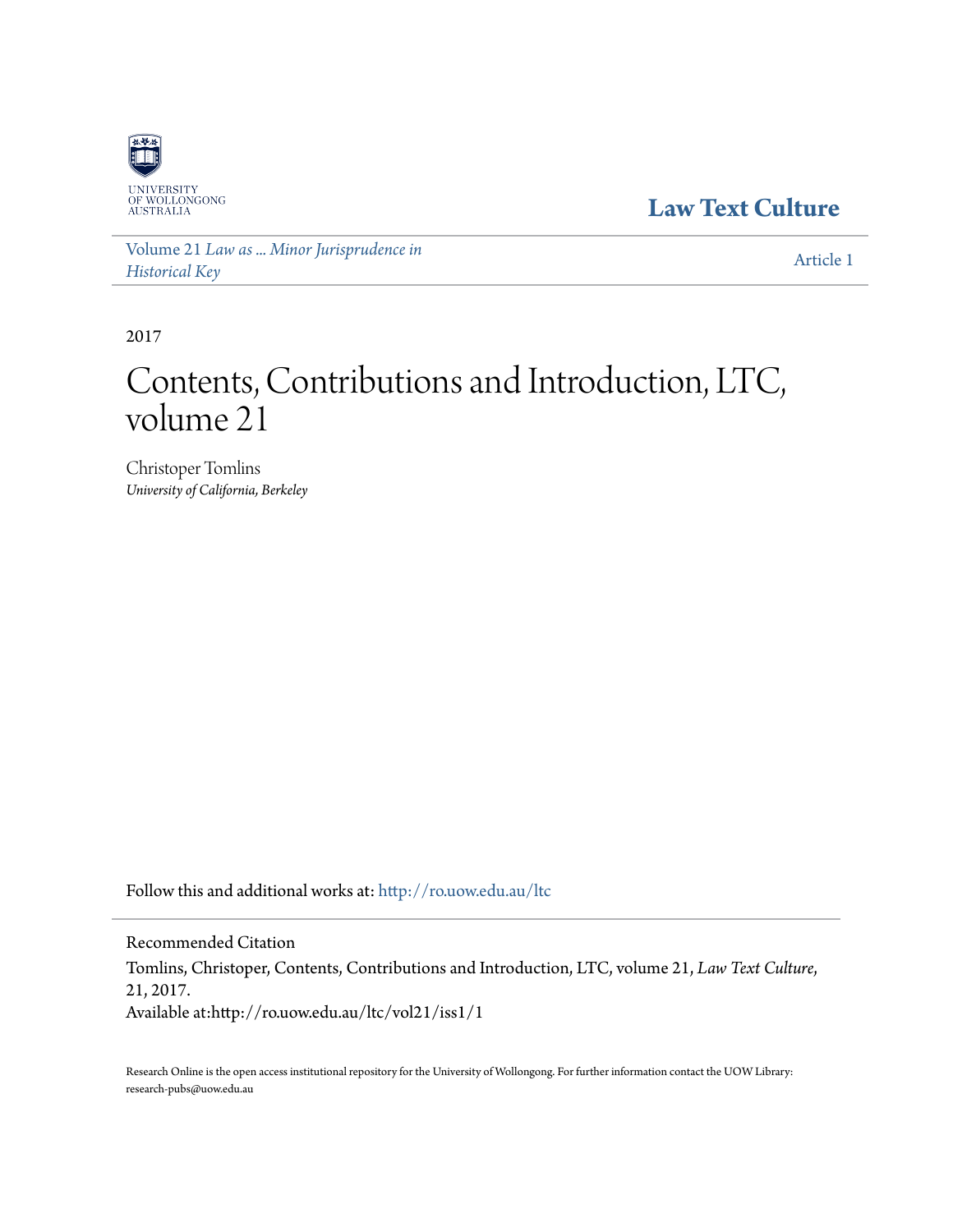# Contents, Contributions and Introduction, LTC, volume 21

#### **Abstract**

This collection of essays for Law Text Culture represents an extended critical examination of 'minor jurisprudence', a concept that made its appearance in the 1990s but which has since lain largely fallow. In 2016, 'minor jurisprudence' was chosen as the subject for the fourth 'Law As …' symposium, held at the School of Law, University of California, Berkeley. Over two days in December eleven invited participants – ranging from the 1990s originators of the concept to current early career scholars – presented work that attempted to define, defend, utilize and/or criticize the concept. Those papers, fully revised, are presented here. Collectively, they represent the fullest and most complete examination of the interesting and potentially productive idea of minor jurisprudence ever undertaken.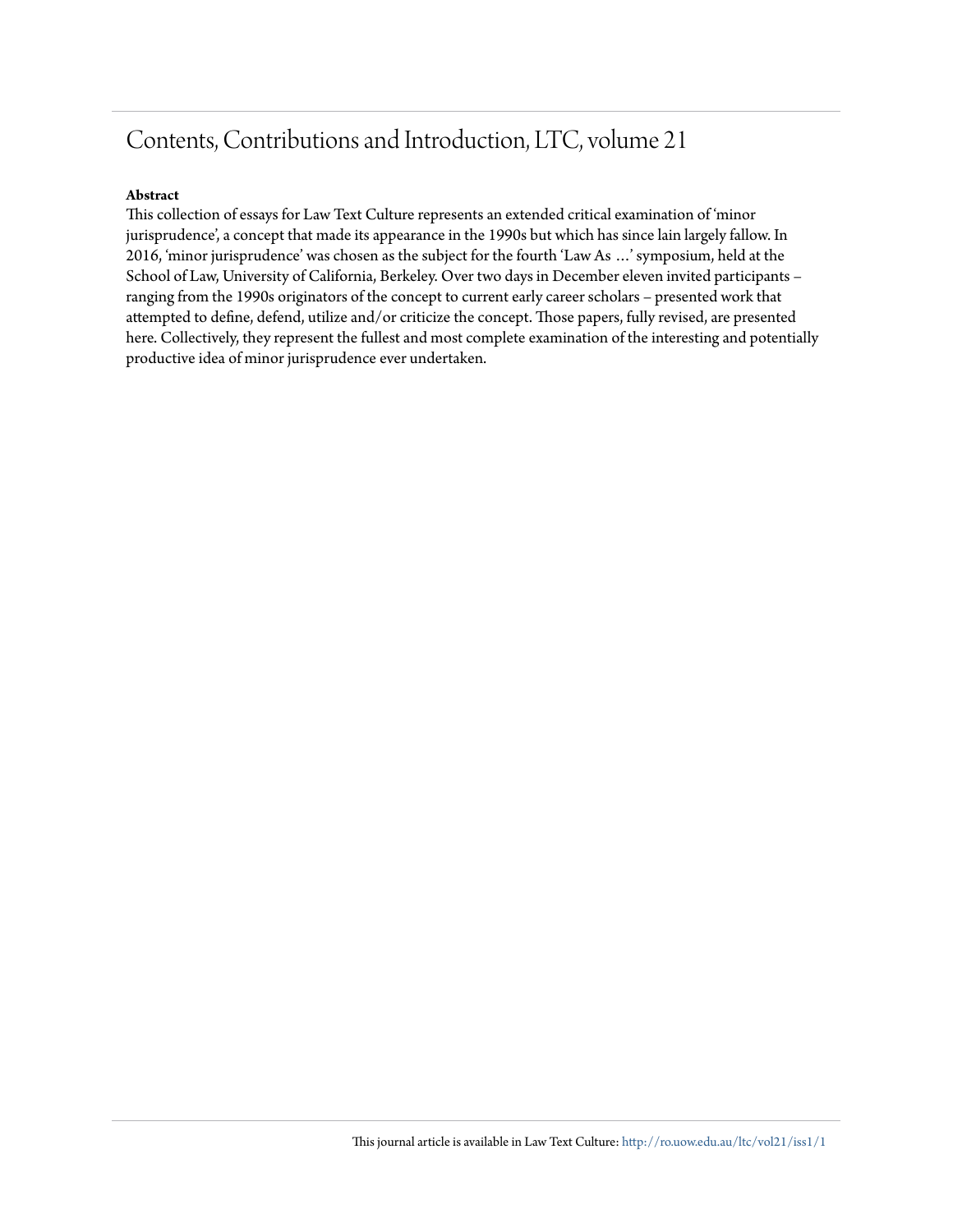volume twenty-one

#### **Law As … Minor Jurisprudence in Historical Key**

edited by Christopher Tomlins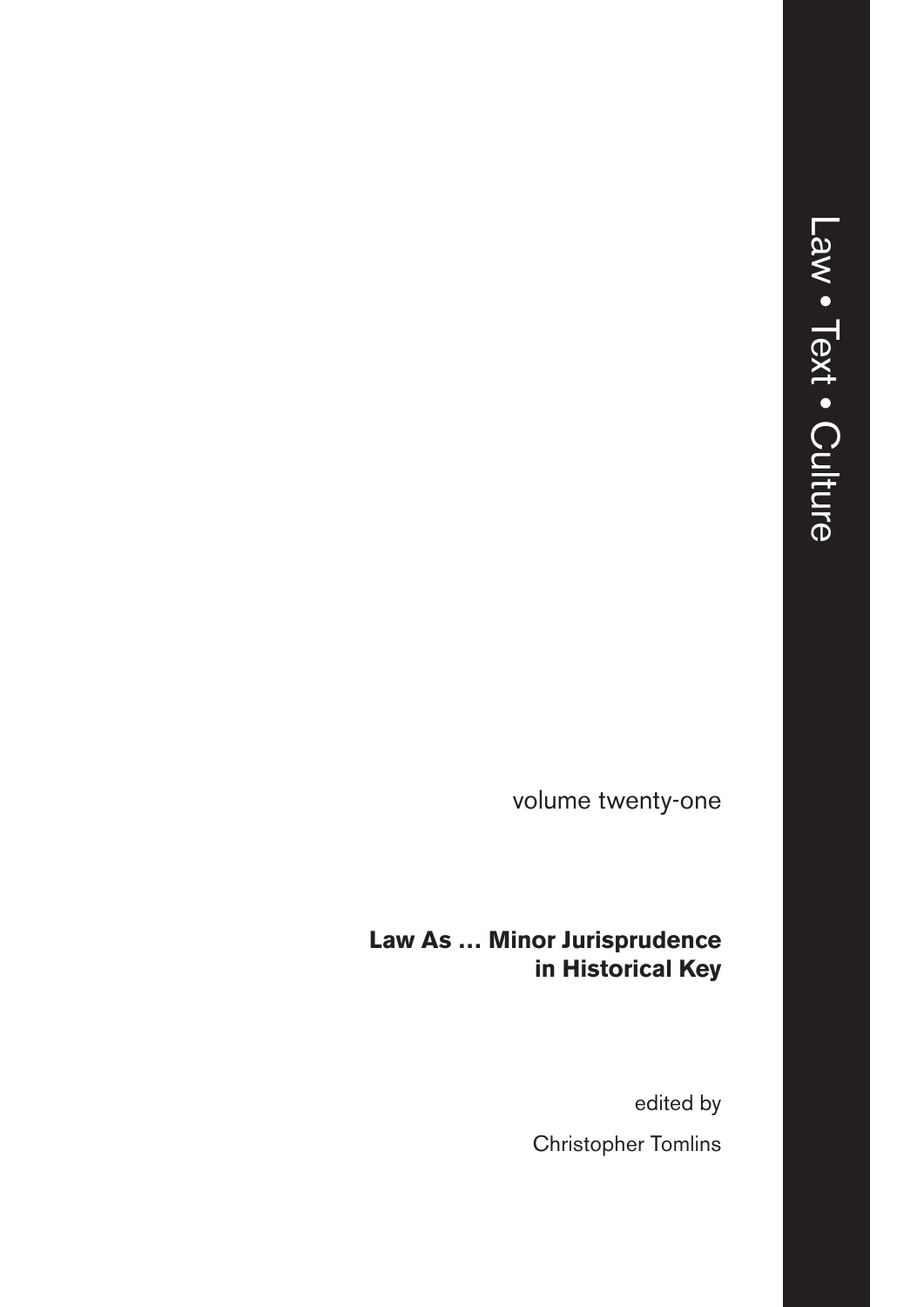(2017) 21 LTC

It should be catalogued as Law Text Culture with no punctuation.

ISSN 1332-9060

© **Law Text Culture** and contributors

Front cover image: © Carol Ruff Photograph reproduced with the permission of the photographer, Carol Ruff Detail from '40,000 Years Mural', photographed by Olivia Barr in 2017, Lawson Street Redfern, coordinated by Carol Ruff, 1984.

Printed by Print & Distribution Services University of Wollongong

**Law Text Culture** is an interdisciplinary peer reviewed journal published by the Legal Intersections Research Centre at the University of Wollongong in Australia.

**Law Text Culture** aims to produce fresh insights and knowledges along three axes of inquiry:

Politics: engaging the relationship of force and resistance;

Aesthetics: eliciting the relationship of judgment and expression;

Ethics: exploring the relationship of self and other.

For information on submission of manuscripts, and calls for proposals for special editions, including style guide, go to: www.uow.edu.au/law/LIRC/LTC

In Australia and Europe, subscription enquiries should be directed to major distributors or to Law Text Culture through the website given above.

In North America, subscription enquiries should be directed to:

Gaunt Inc., Gaunt Building

3011 Gulf Drive

Holmes Beach

Florida 34217-2199 USA

info@gaunt.com

All back issues of **Law Text Culture** from volume 1 (1994) to date are now available in pdf online at http://ro.uow.edu.au/ltc

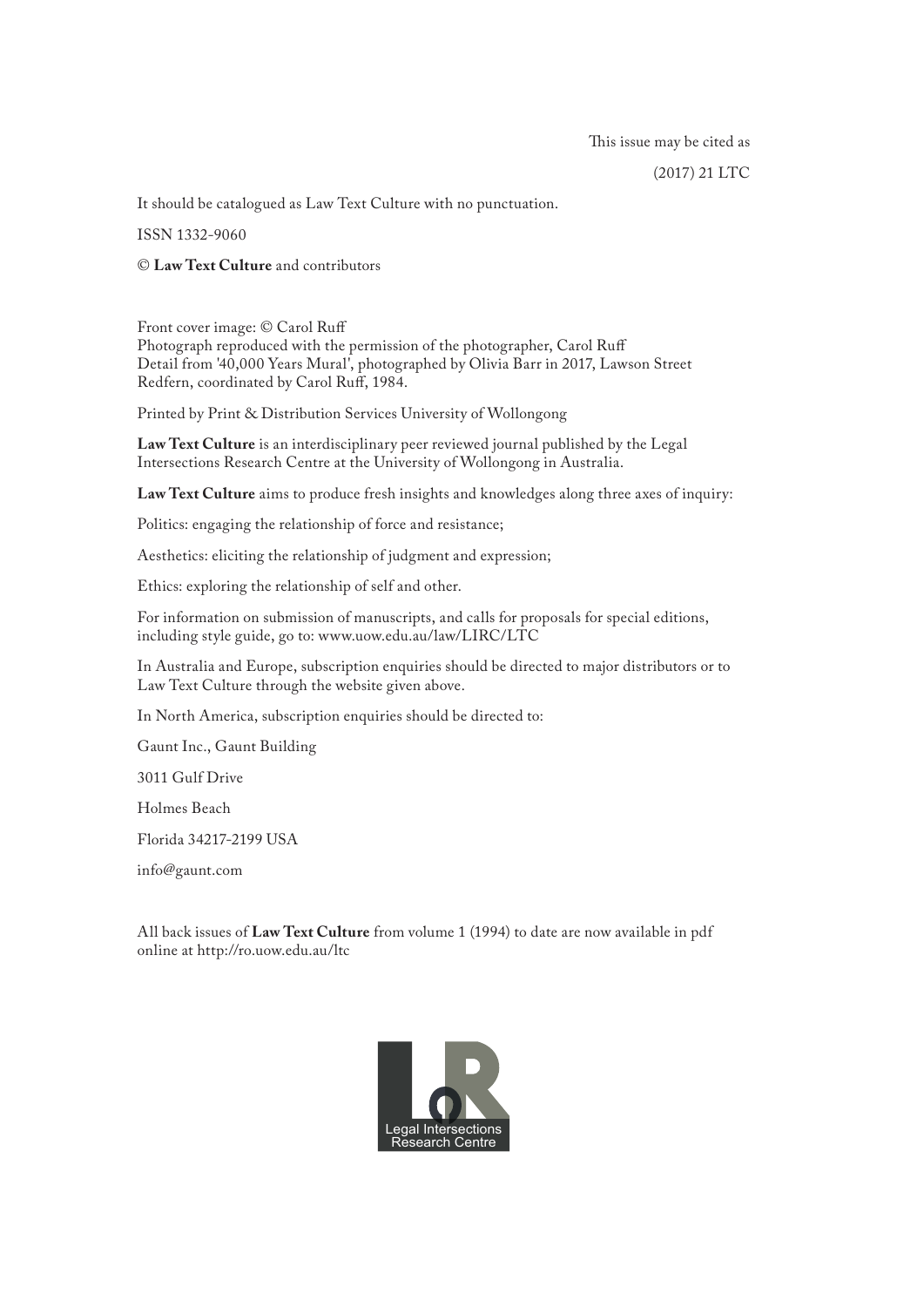#### **Abstract**

This collection of essays for Law Text Culture represents an extended critical examination of 'minor jurisprudence', a concept that made its appearance in the 1990s but which has since lain largely fallow. In 2016, 'minor jurisprudence' was chosen as the subject for the fourth 'Law As …' symposium, held at the School of Law, University of California, Berkeley. Over two days in December eleven invited participants – ranging from the 1990s originators of the concept to current early career scholars – presented work that attempted to define, defend, utilize and/or criticize the concept. Those papers, fully revised, are presented here. Collectively, they represent the fullest and most complete examination of the interesting and potentially productive idea of minor jurisprudence ever undertaken.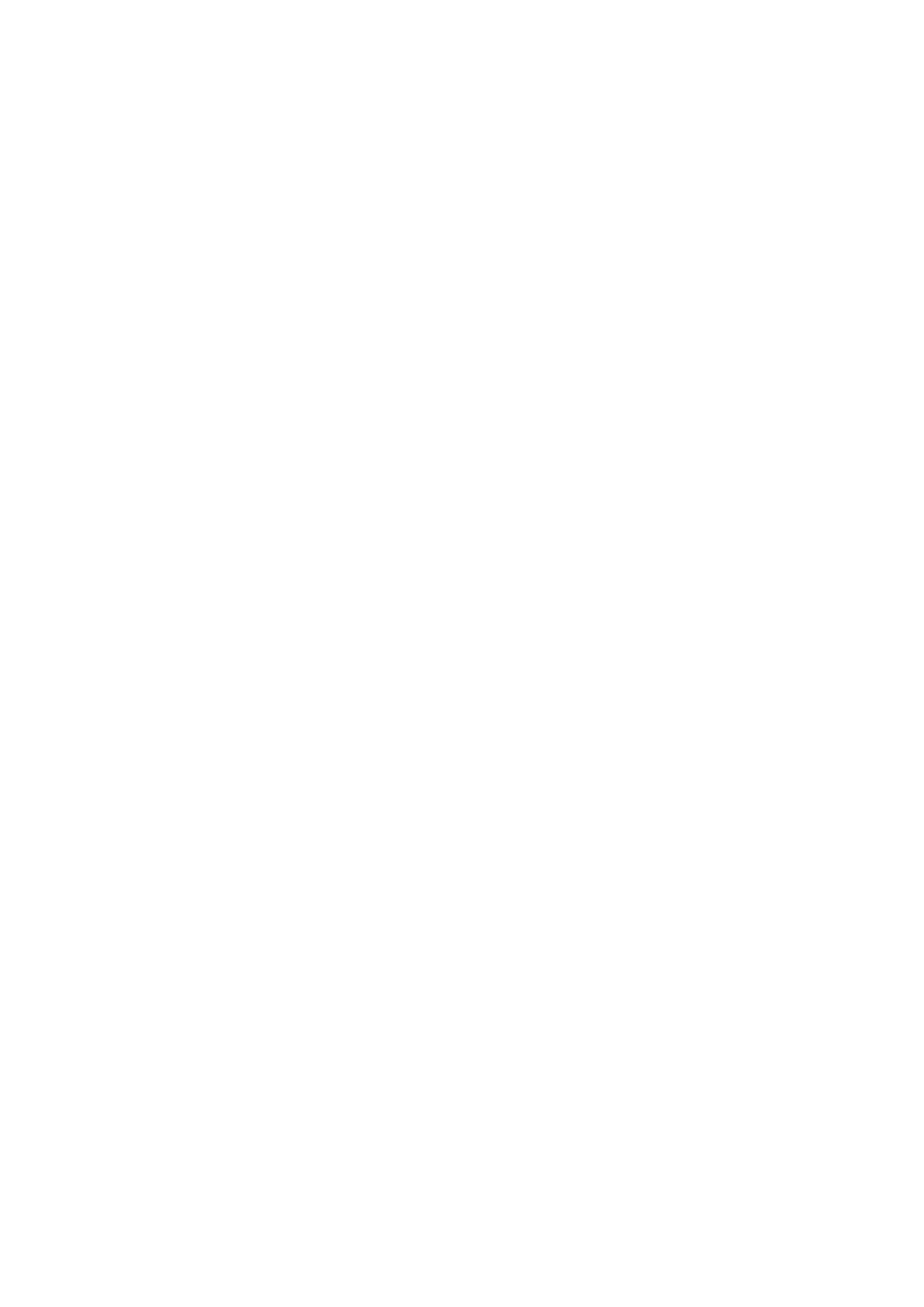## **Contents**

1. Law As … IV: Minor Jurisprudence in Historical Key. An Introduction **Christopher Tomlins**

#### **A. Characterizations**

- 30. How Strange the Change from Major to Minor **Peter Goodrich**
- 54. Making Sense of Minor Jurisprudence **Mark Antaki**

#### **B. Applications**

- 76. Manuel Quintín Lame: Legal Thought as Minor Jurisprudence **Julieta Lemaitre**
- 100. Toward a Self-Reflexive Law? Narrating Torture's Legality in Human Rights Litigation **Natalie R. Davidson**
- 123. On the Magic of Law **Laurent de Sutter**
- 143. "Life Grasps Life": Wilhelm Dilthey's Minor Jurisprudence **Panu Minkkinen**

#### **C. Materializations**

- 165. Conditions of Carriage: Finding a Place **Shaun McVeigh**
- 191. Law As … Forest: Eco-Logic, Stories and Spirits in Indigenous Jurisprudence **Kirsten Anker**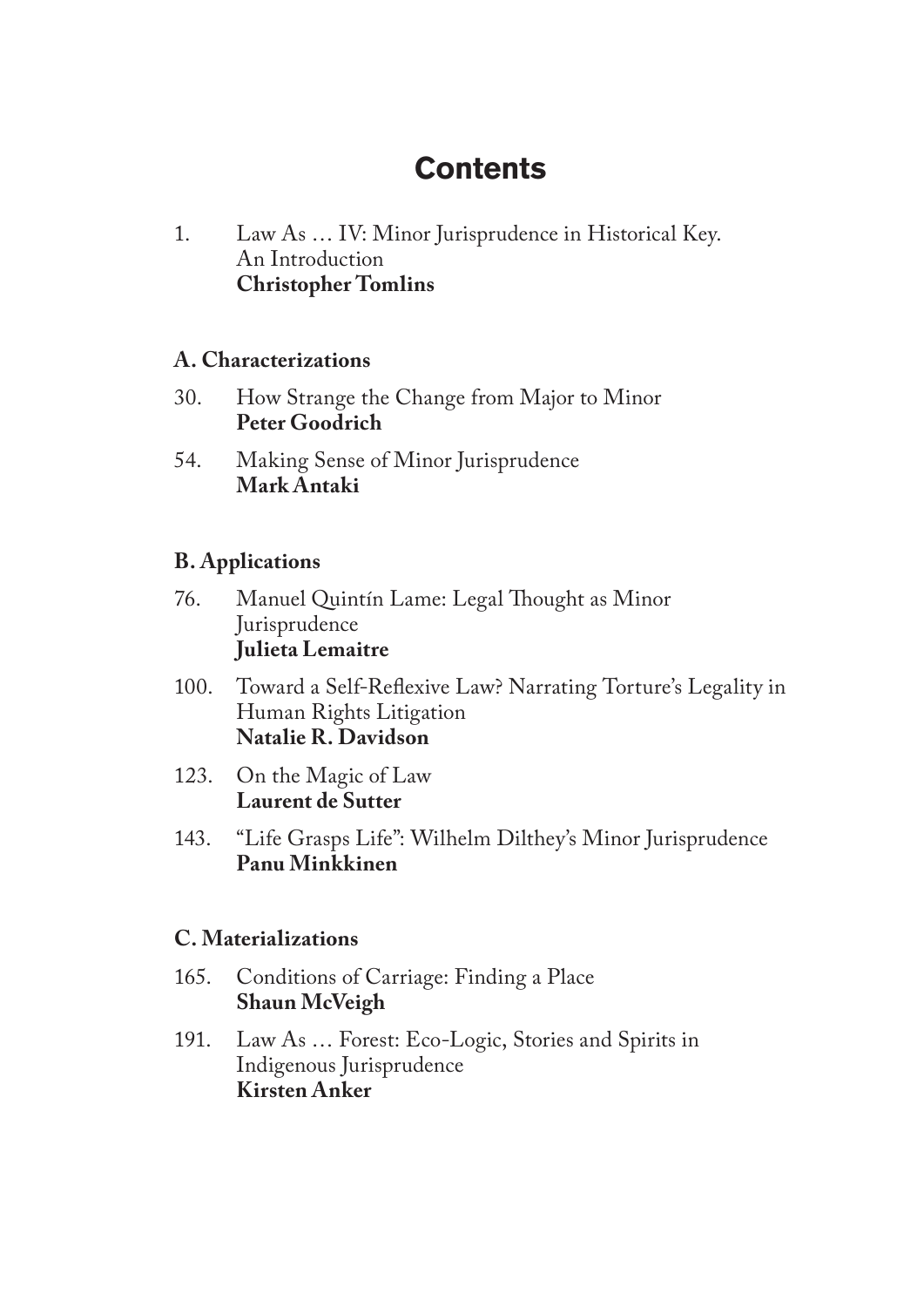#### 214. Legal Footprints **Olivia Barr**

#### **D. Hesitations**

- 252. A Minor Jurisprudence of Spectacular War: Law As Eye in the Sky **Jothie Rajah**
- 276. Law as Minor Jurisprudence: Is it a Mistake? **Genevieve Renard Painter**
- 299. **Contributors**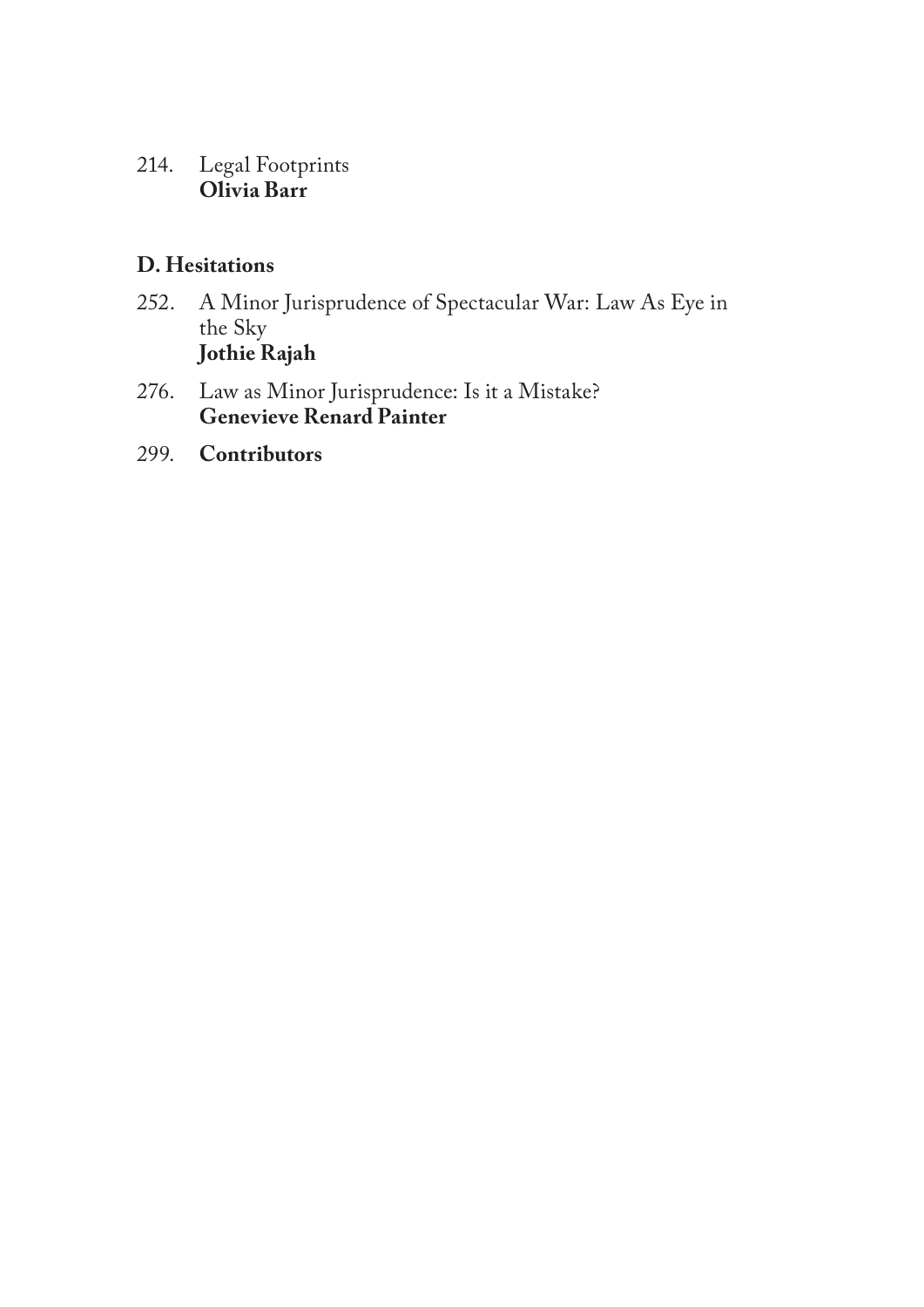### **Contributors**

**Kirsten Anker** is Associate Professor, Faculty of Law, McGill University, Montreal.

**Mark Antaki** is Associate Professor, Faculty of Law, McGill University, Montreal.

**Olivia Barr** is Senior Lecturer, Melbourne Law School, University of Melbourne.

**Natalie R**. **Davidson** is a Postdoctoral Fellow, Minerva Center for Human Rights, Hebrew University Jerusalem, and from 1 October 2017 Lecturer (Assistant Professor), the Buchmann Faculty of Law, Tel Aviv University.

**Peter Goodrich** is Professor of Law and Director of the Program in Law and Humanities, Benjamin N. Cardozo School of Law, Yeshiva University, New York.

**Julieta Lemaitre** is Professor at Universidad de los Andes School of Law (Bogotá) and PRIO Global Fellow.

**Shaun McVeigh** is a member of the Faculty of Law and Institute for International Law and the Humanities, University of Melbourne.

**Panu Minkkinen** is Professor of Jurisprudence, Faculty of Law, University of Helsinki, Finland.

**Genevieve Renard Painter** is a Post-doctoral fellow, Faculty of Law, McGill University, Montreal, and from 1 December 2017 Assistant Professor of Women's Studies, Concordia University, Montreal.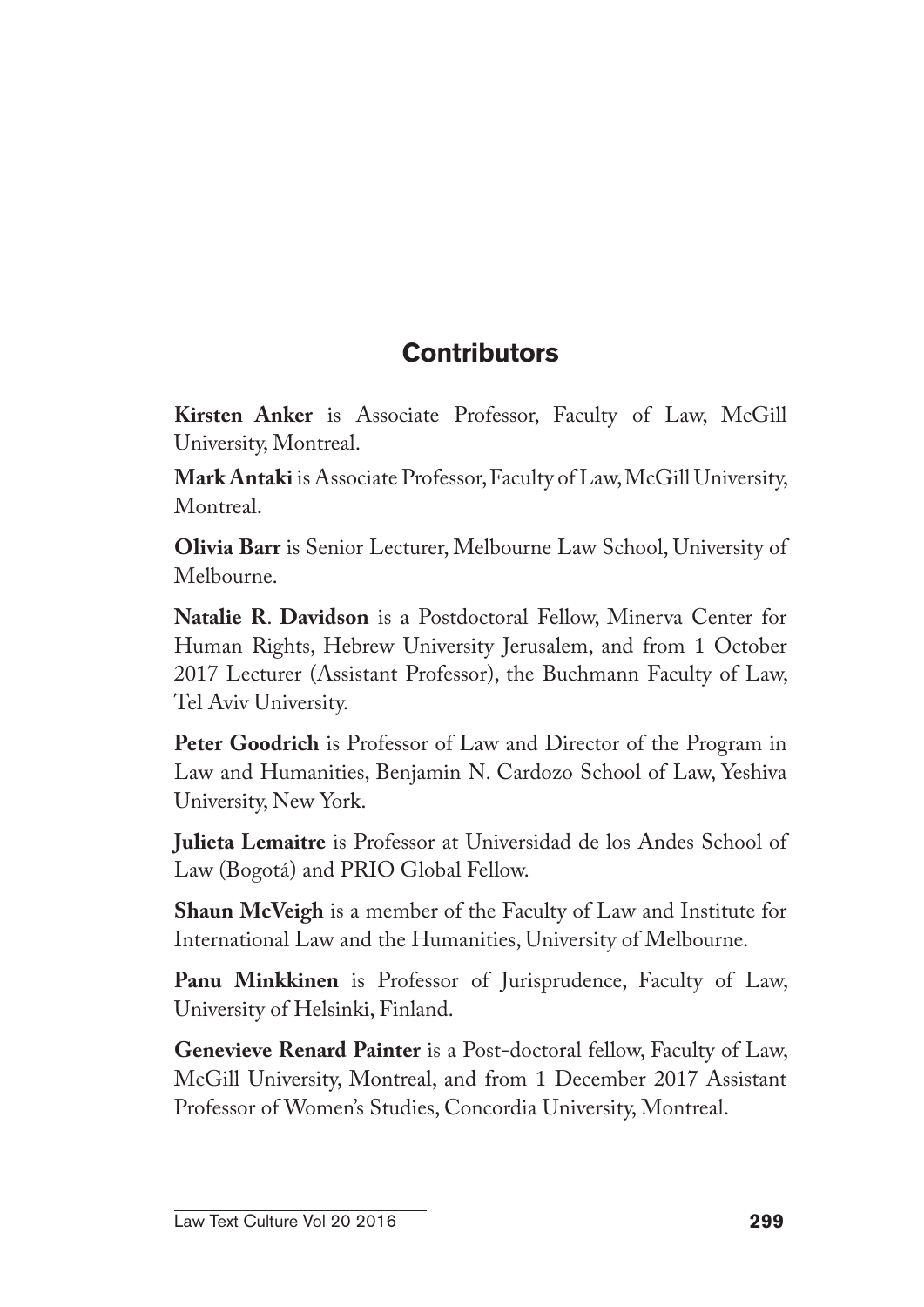**Jothie Rajah** is Research Professor, American Bar Foundation, Chicago.

**Laurent de Sutter** is Professor of Legal Theory at Vrije Universiteit Brussel, Belgium.

**Christopher Tomlins** is Elizabeth Josselyn Boalt Professor of Law ( Jurisprudence & Social Policy) at the University of California, Berkeley (Boalt Hall) School of Law